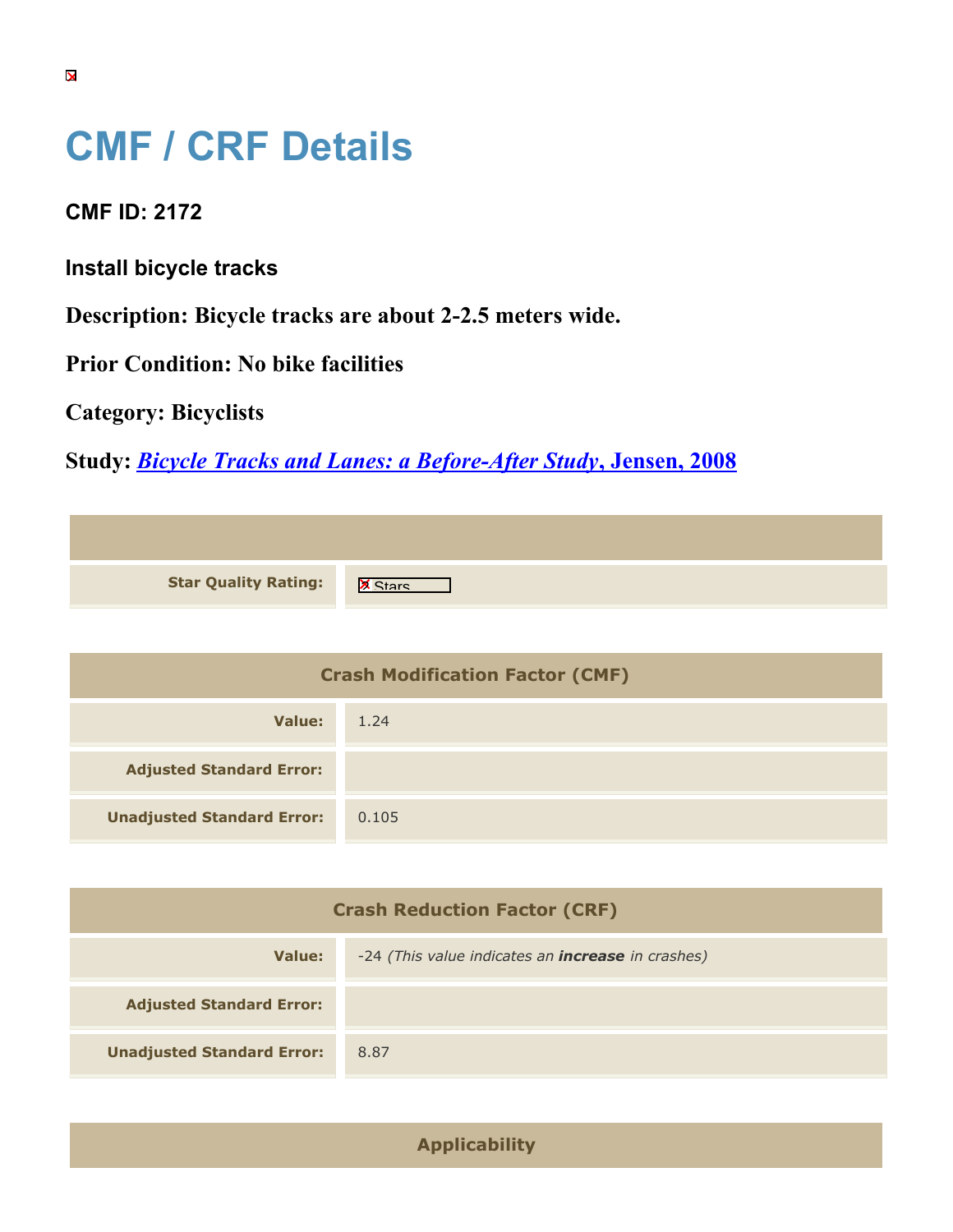| <b>Crash Type:</b>                      | Vehicle/bicycle                                                      |
|-----------------------------------------|----------------------------------------------------------------------|
| <b>Crash Severity:</b>                  | K (fatal), A (serious injury), B (minor injury), C (possible injury) |
| <b>Roadway Types:</b>                   | Not Specified                                                        |
| <b>Number of Lanes:</b>                 |                                                                      |
| <b>Road Division Type:</b>              |                                                                      |
| <b>Speed Limit:</b>                     |                                                                      |
| <b>Area Type:</b>                       | Urban                                                                |
| <b>Traffic Volume:</b>                  |                                                                      |
| <b>Time of Day:</b>                     | All                                                                  |
| If countermeasure is intersection-based |                                                                      |
| <b>Intersection Type:</b>               | Roadway/roadway (not interchange related)                            |
| <b>Intersection Geometry:</b>           |                                                                      |
| <b>Traffic Control:</b>                 |                                                                      |
| <b>Major Road Traffic Volume:</b>       | 5000 to 28000 Average Daily Traffic (ADT)                            |
| <b>Minor Road Traffic Volume:</b>       |                                                                      |

| <b>Development Details</b>       |                     |
|----------------------------------|---------------------|
| <b>Date Range of Data Used:</b>  | 1976 to 2004        |
| <b>Municipality:</b>             | Copenhagen, Denmark |
| State:                           |                     |
| <b>Country:</b>                  |                     |
| <b>Type of Methodology Used:</b> | $\overline{3}$      |
| <b>Sample Size Used:</b>         |                     |